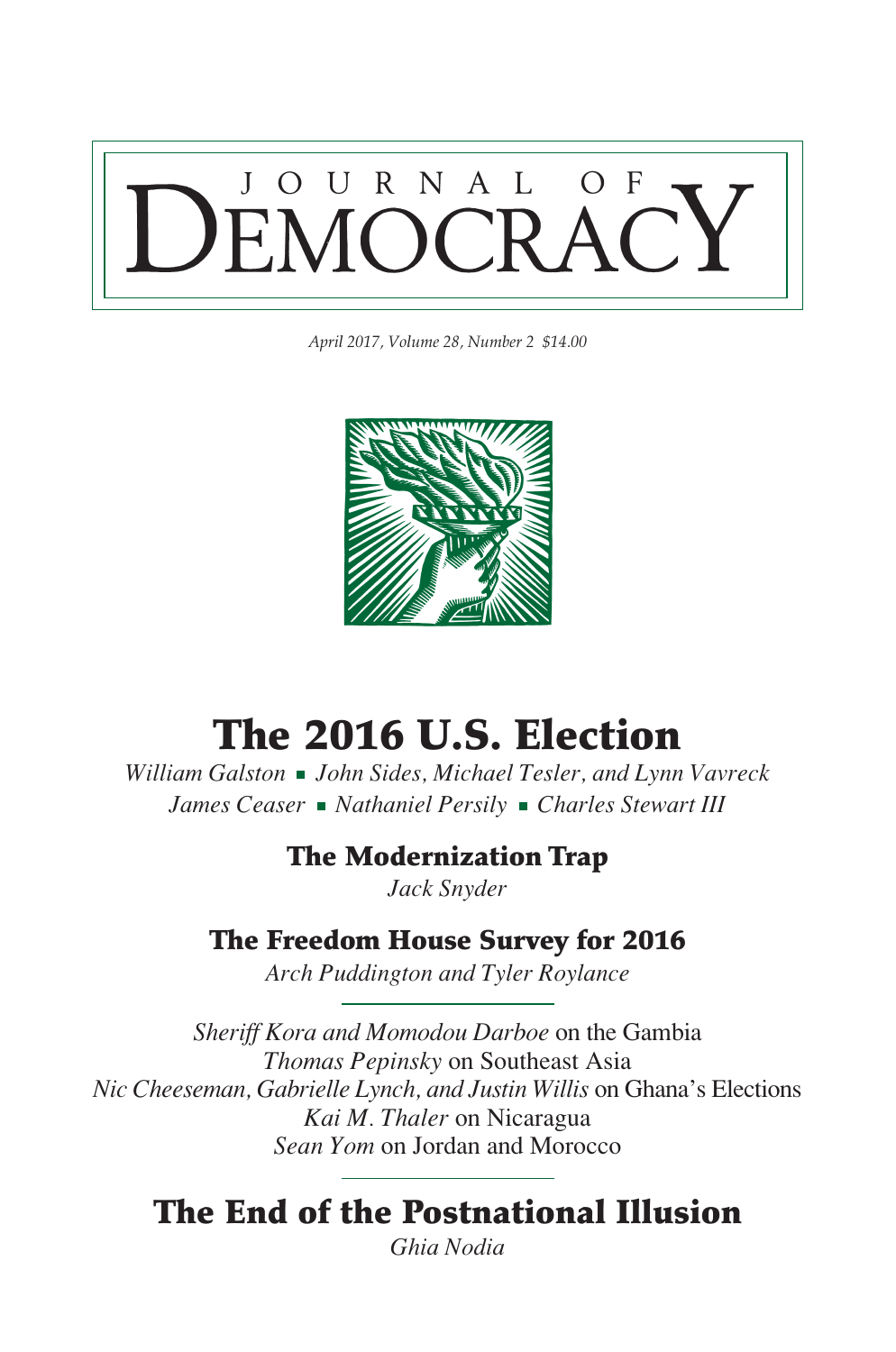### **The 2016 U.S. Election**

Longtime readers will be aware that this is the first time the *Journal of Democracy* has ever devoted a set of articles to the situation of democracy in the United States. Our traditional focus has been on the problems and prospects of democracy in developing and postcommunist countries. In the introduction to the group of essays in our October 2016 issue entitled "The Specter Haunting Europe," we explained why we felt we had to redirect some of our attention to the growing vulnerability of democracy in the West, and promised that we would not refrain from examining the United States as well. This is an especially delicate task for us because our parent organization, the National Endowment for Democracy, is a resolutely bipartisan institution that seeks to steer clear of the controversies of U.S. domestic politics. We hope we have succeeded in avoiding the pitfalls of partisanship; but in an era when the trends that are weakening liberal democracy are increasingly global, an editorial version of "American isolationism" no longer seemed a defensible policy.

The 2016 election was one of the more remarkable events in the history of U.S. politics. It brought to the presidency, in Donald J. Trump, a true "outsider," a figure who had never before held public office and whose campaign was explicitly directed against the political establishment. As we go to press, there remains great uncertainty about how the eight-week-old Trump administration will evolve in the months and years to come. The articles that follow seek not to speculate about what that future might be, but rather to examine some of the developments that led to President Trump's election.

The opening essay, by William A. Galston, describes four phases that politics on both sides of the Atlantic have gone through since the Second World War, culminating today in "The Populist Moment." Next, John Sides, Michael Tesler, and Lynn Vavreck examine the voting patterns that gave Trump an Electoral College victory despite a loss in the popular vote. There follows an analysis by James W. Ceaser of the nomination process that enabled Trump's ascension, as well as an authoritative appraisal by Charles Stewart III of the widely expressed concerns about the integrity of the U.S. electoral process. The section concludes with an essay by Nathaniel Persily exploring the impact of online communications on the U.S. election and on democracy more broadly.

We believe these essays will help illuminate for non-American readers some of the peculiarities of the U.S. political system, as well as the many common features it shares with other democracies. And we think even American readers may find that they have learned something new from these analyses.

*—The Editors*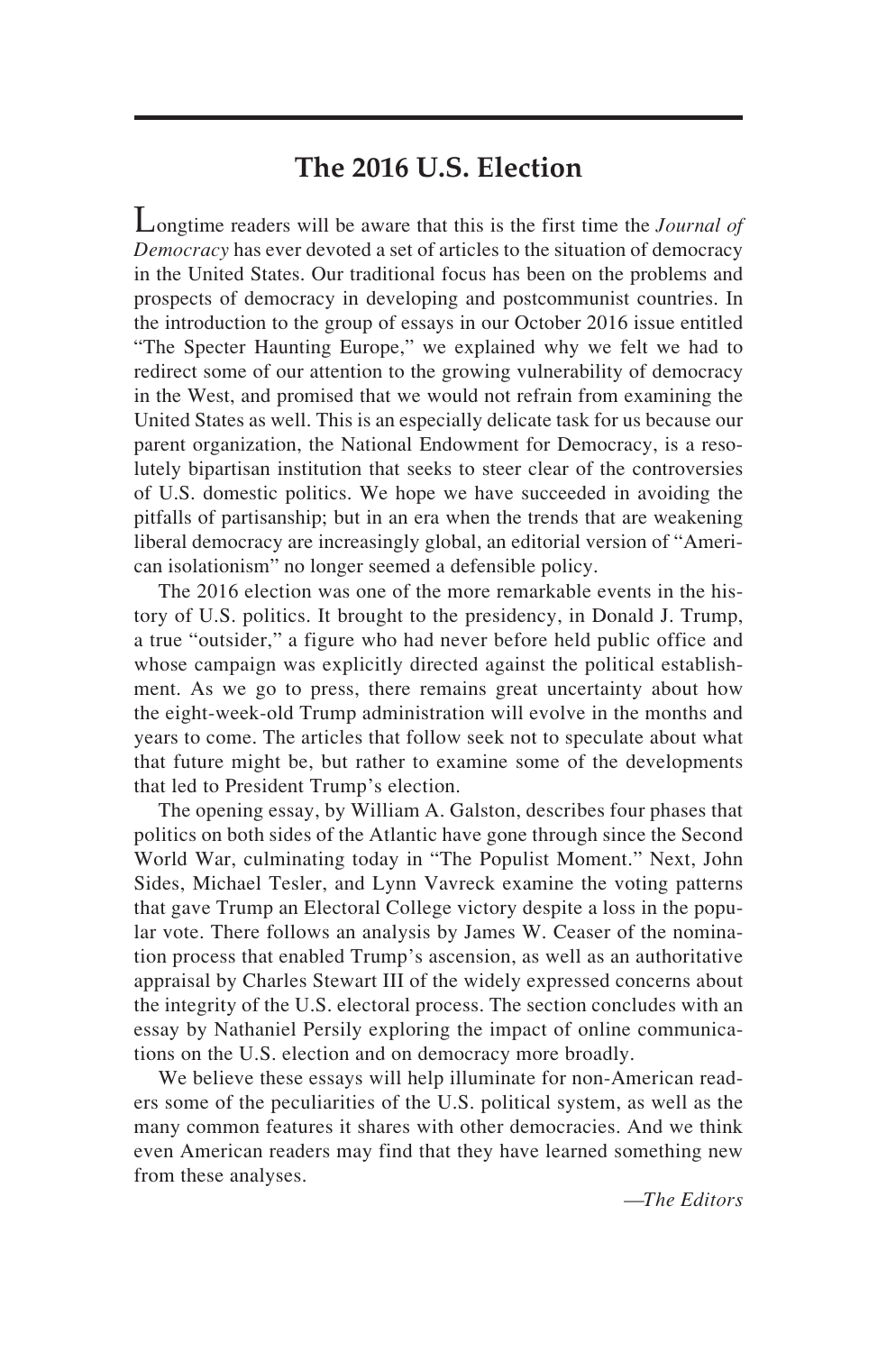## **The 2016 U.S. Election**

## The Populist Moment

#### *William A. Galston*

*William A. Galston is Ezra K. Zilkha Chair and Senior Fellow in Governance Studies at the Brookings Institution and College Park Professor at the University of Maryland. From 1993 to 1995, he was Deputy Assistant to the President for Domestic Policy. His many publications include* The Practice of Liberal Pluralism *(2004).*

**"**American exceptionalism" is a sturdy if contested trope of cultural analysis. But large shifts in U.S. politics since the end of World War II have been anything but exceptional. Rather, the United States has moved in tandem with other Western democracies. In the three decades after 1945, democracies on both sides of the Atlantic built systems of social provision and protection, which Europeans call social democracy and Americans the welfare state. A broad consensus across party lines supported this policy. In the United States, Republican president Dwight D. Eisenhower (1953–61) ended his party's effort to roll back the New Deal, while later Republican president Richard M. Nixon (1969–74) expanded the federal government's activities in virtually every domain of social policy. As inflation surged, Nixon outraged devotees of the free market by imposing wage and price controls.

Starting in the mid-1970s, this political phase slowed in the face of rising concerns about the impact of an interventionist government on public finances and private-sector growth. *The Crisis of Democracy*, a much-discussed 1975 report by the nonpartisan expert conference known as the Trilateral Commission, voiced fears of democratic "overload" public demands exceeding the capacity of government to finance and administer social programs.

The intellectual and political forces that coalesced around these doubts helped to bring about the second political convergence of the postwar era: conservative retrenchment, led by Republican president Ronald Reagan (1981–89) in the United States and Conservative prime minister Margaret Thatcher (1979–90) in the United Kingdom. Re-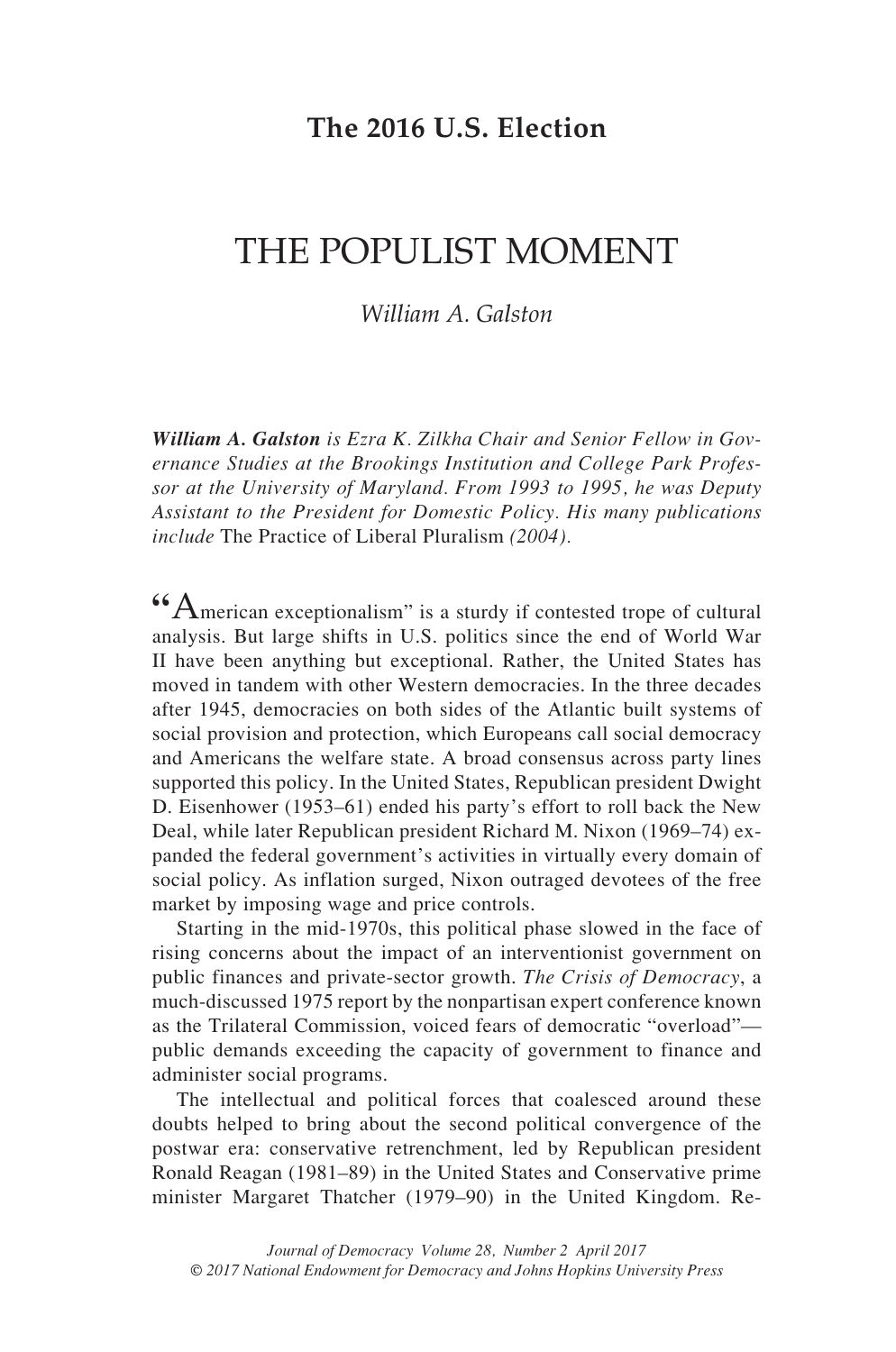trenchment was not reversal. Reagan did not seriously challenge core social-insurance programs such as Social Security and Medicare, and Thatcher left her country's iconic National Health Service largely untouched. But these leaders did raise doubts about government's competence and sought to reinvigorate market mechanisms as models for the public as well as the private sector. The Conservatives won four consecutive national elections, and the reoriented Republican Party held the U.S. presidency for three terms.

Across the Channel, Christian Democrat Helmut Kohl became the chancellor of West Germany in 1982, ending thirteen years of dominance by the Social Democratic Party (SPD), and proceeded to cut public expenditures, reduce regulations, and privatize public holdings. Even France's president François Mitterrand, a Socialist Party leader who came to power in 1981 on a bold program of expanding social protections and economic intervention by the state, was forced to execute a "U-turn" toward austerity after less than two years in office. During his presidency, moreover, he was forced twice to cohabit with conservative prime ministers whose parties prevailed in parliamentary elections.

Confronted with resurgent conservativism, reform-minded leaders worked to renovate left-leaning parties. The 1990s witnessed the next convergence of Western politics, the emergence of the Third Way movement. Bill Clinton led the charge, becoming U.S. president in 1993 as leader of the New Democrat movement within the Democratic Party. Inspired by Clinton's example, a New Labour team clustered around Tony Blair and Gordon Brown revived the British Labour Party, replacing its hard-edged socialism and pacifism with an agenda of internationalism and market-friendly economic and social policies. The remodeled Labour Party swept the Conservatives from power in 1997 and went on to win national elections in 2001 and again in 2005. In 1998, SPD leader Gerhard Schröder became Germany's chancellor and worked successfully to modernize social-welfare policies, reduce taxes, and reform his country's labor market, helping to lay the foundation for Germany's economic revival after years of slow growth that had started in the mid-1990s.

For some years, international Third Way forces had the wind in their sails. The fall of the Berlin Wall in 1989 and the 1991 implosion of the Soviet Union signaled not only the end of the twentieth century's last remaining ideological challenge to liberal democracy but also the more rapid integration of nations into the global economy. At first, Western countries were well-positioned to take advantage of this emerging reality, and an economic program known as the "Washington consensus" fiscal discipline, growth-favoring public investment, liberalization of trade and investment, and deregulation, among other measures—became canonical for developed as well as developing countries.

The Great Recession touched off by the 2008 financial crisis ended this era. Across the West, governments struggled to stave off financial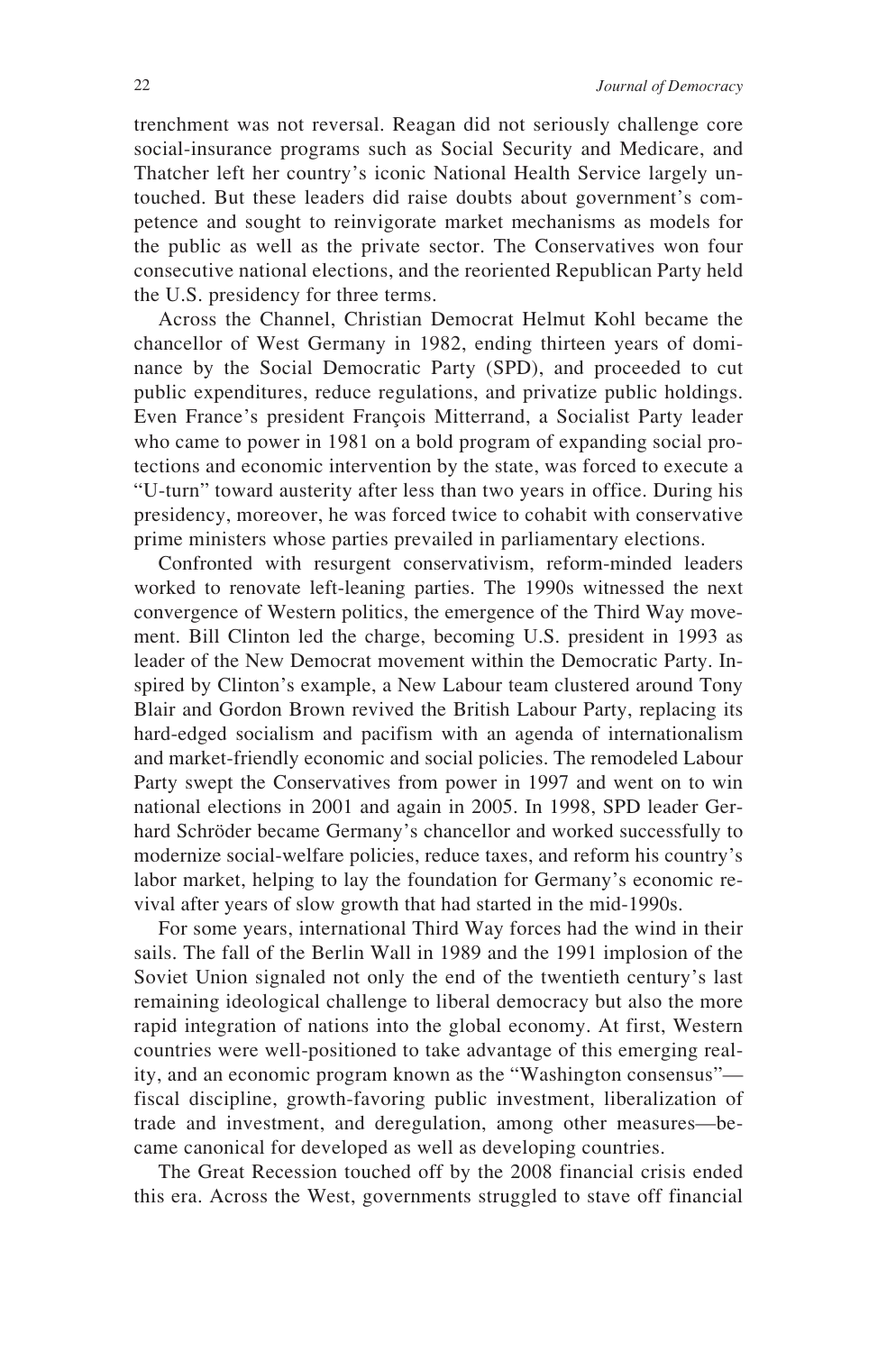collapse, halt the downward slide of output and employment, and restart the engine of economic growth. Advocates of austerity battled with supporters of stimulus. Even when growth resumed—earlier in the United States than elsewhere, earlier in Northern than in Southern Europe—it was too slow and uneven to meet public expectations.

#### **A Troubling Convergence**

This brings us to the present, to what might be termed the fourth and most troubling—convergence of postwar democratic politics. From Mitteleuropa to the Midlands of England to the Midwestern United States, a revolt against the arrangements that have shaped the democratic West since the collapse of the Soviet bloc is gathering strength. A populist surge threatens the assumptions and achievements of politicians and policy makers from mainstream parties, whether center-left or center-right. Economic policies based on free trade and flexible labor markets are under attack. Cultural norms celebrating diversity and promoting immigration are losing traction. International agreements and institutions are losing ground to nationalist forces.

Although the Great Recession helped to set the stage for these discontents, surges of migration across Europe since 2015 in response to civil war in Syria and drought in Africa exacerbated them. The failure of past reforms to stem the tide of illegal immigration over the country's southern border had similar consequences for the United States.

But larger forces are at work. Technological change has triggered new modes of production and a shift toward more knowledge-intensive economies, weakening industrial-era mass manufacturing throughout the West. These forces have also catalyzed the rise of an educationbased meritocracy that dominates government, the bureaucracy, the media, and major metropolitan areas. The emergence of this new elite has left less-educated citizens in outlying towns and rural areas feeling denigrated and devalued, sowing the seeds of populist resentment.

These trends are deepening social divisions: between citizens with more and those with less schooling; between those who benefit from technological change and those who feel threatened by it; between the cities and the countryside; between long-established social groups and newer entrants into the civic community; between those who celebrate dynamism and diversity and those who prize stability and homogeneity. Elites' preference for open societies is running up against growing public demands for new forms of economic, cultural, and political closure.

The challenge goes even deeper. Some parties on both the left and right are calling into question the norms and institutions of liberal democracy itself, especially freedom of the press, the rule of law, and the rights of minorities. Throughout the West, there is rising impatience with governments that seem incapable of acting forcefully in the face of mounting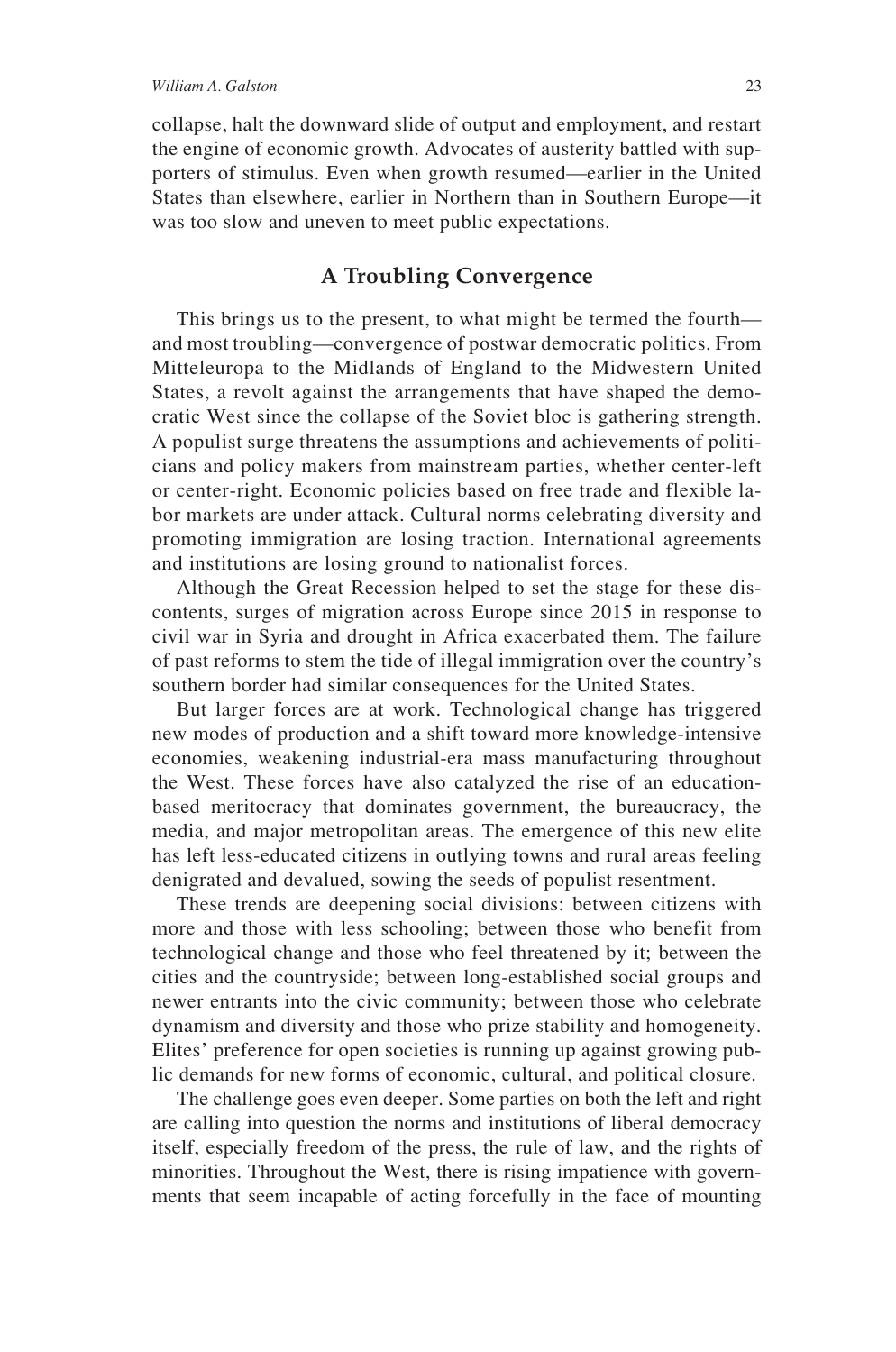problems. Growing insecurity has triggered a demand for strong leaders, and forms of authoritarianism that many believed had been left behind for good a quarter-century ago are threatening to resurface.

These developments illuminate the historical case for liberal democracy, as well as the sources of its current weakness. A liberal-democratic bargain has defined the seven decades since the end of World War II. From the start, the terms of this bargain have been clear: Popularly elected governments would deliver economic growth; rising living standards; social protections for health, employment, and retirement; domestic tranquility; and the abatement of international threats. In return, the people would defer to political and policy elites on key decisions shaping economic policy, national-security strategies, and systems of governance. For more than half a century after 1945, the bargain held, and public support for Western leaders and for liberal democracy remained high. More recently, however, governments have failed to deliver on their end of the bargain, and public confidence has waned.

For some, liberal democracy may be an intrinsic good, an end in itself. For most, however, it is a means to prosperous, peaceful, and secure lives. It is a tree known by its fruit. If it ceases to produce the expected crop, all bets are off.

#### **The Case of the United States**

Donald Trump's remarkable rise to the presidency of the United States is broadly congruent with other surprises ranging from the electoral victory of Poland's populist Law and Justice party in 2015 to the 2016 Brexit vote in the United Kingdom. Still, each country is different. Americans' response to their country's economic, social, and political dysfunction has set the stage for the current moment of populism with distinctively American characteristics.

*Economy:* The poor performance of the economy, at least as average Americans have experienced it, has framed the politics of the past generation. After seven consecutive years of growth, median household income peaked in 1999. Since then there has been no growth whatsoever. In November 2016, more than seven years after the end of the Great Recession, median household income stood just shy of its record high, reached sixteen years earlier. There is no postwar parallel for the stagnation that average Americans have experienced during the past generation. While household income also declined from 1989 to 1993, it had regained all the lost ground by 1996 and continued to surge for years afterward. In the sixteen years from 1983 to 1999, median household income rose by nearly US\$9,000 in 2015 dollars—a gain of more than 18 percent.

Making matters worse, the economic pain has been unevenly divided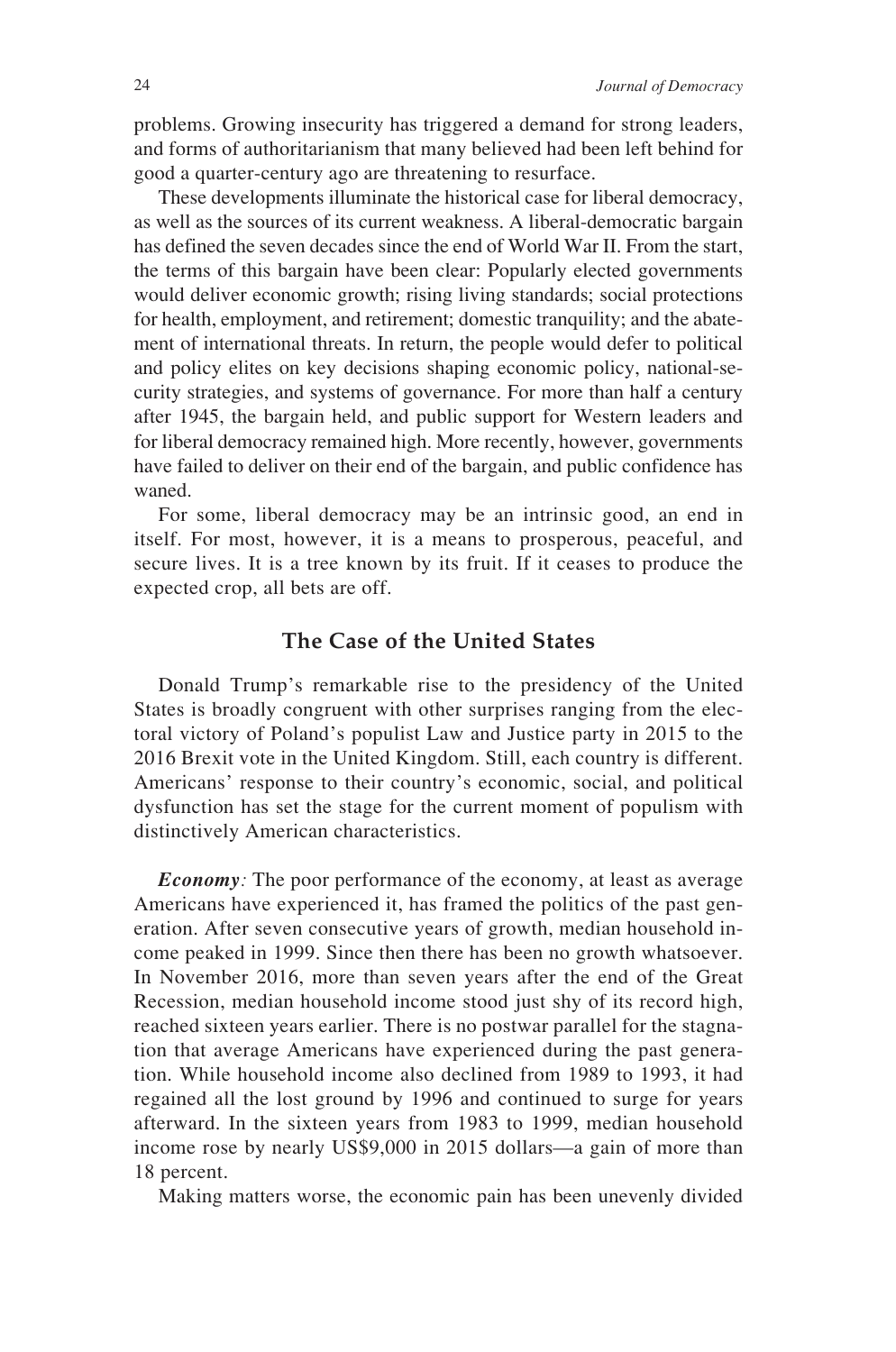#### *William A. Galston* 25

during this period. By virtually every measure, metropolitan areas have done much better than small towns and rural areas. For example, aggregate employment in metropolitan America is more than 5 percent above its peak prior to the Great Recession, while outside major metropolitan areas employment remains substantially lower than it was at the end of 2007. The sharp decline in U.S. manufacturing employment since the beginning of the century has been concentrated in the country's heartland, while the postindustrial coastal economies have incurred much less damage.

To a greater extent than in other Western democracies, trade has entered into Americans' narrative of economic decline. They blame the North American Free Trade Agreement, crafted in the early 1990s, for the development of continental supply chains that have shifted manufacturing to Mexico. China's entrance into the World Trade Organization accelerated the growth of its exports to the United States; the U.S. regions most exposed to competition from Chinese imports have suffered the largest losses of manufacturing jobs and wages. In this context, candidate Donald Trump's denunciation of the entire postwar trade regime during the 2016 presidential contest found a receptive audience.

The economic performance of the past generation has underlined longer-term changes in opportunity and mobility in the United States. Children born into middle-income households in 1940 had a better than nine-in-ten chance of enjoying a higher real income by the time they reached the age of 30 than their parents had at the same age. By contrast, fewer than half the children born in the 1980s outpaced their parents in this manner.1 Little changes if incomes are measured and compared at age 40 rather than 30.

This loss of economic ground across generations has profoundly affected public attitudes. At the heart of the "American Dream" is the idea of progress—parents desire and expect that their children will do better than they have. Yet a 2015 Pew Research Center survey found that only 32 percent of Americans expressed such optimism about the next generation, compared to 60 percent who thought that it would be worse off than the current generation.

In nearly every European country, the public outlook was even bleaker. In mid-2015, only 14 and 15 percent of French and Italian respondents, respectively, were confident that the next generation would enjoy a better future.<sup>2</sup> But optimism has never been as central to European societies as it has been to Americans, who have experienced a profound shock to their long-cherished expectations about how the world works.

**Society:** Ever since the countercultural eruption that began in the late 1960s, American society has been divided about issues such as abortion, illegal drugs, the role of religion in politics, and (more recently) the legal handling of questions tied to gender identity and sexual orientation. Frequently these divisions have figured centrally in national political contests.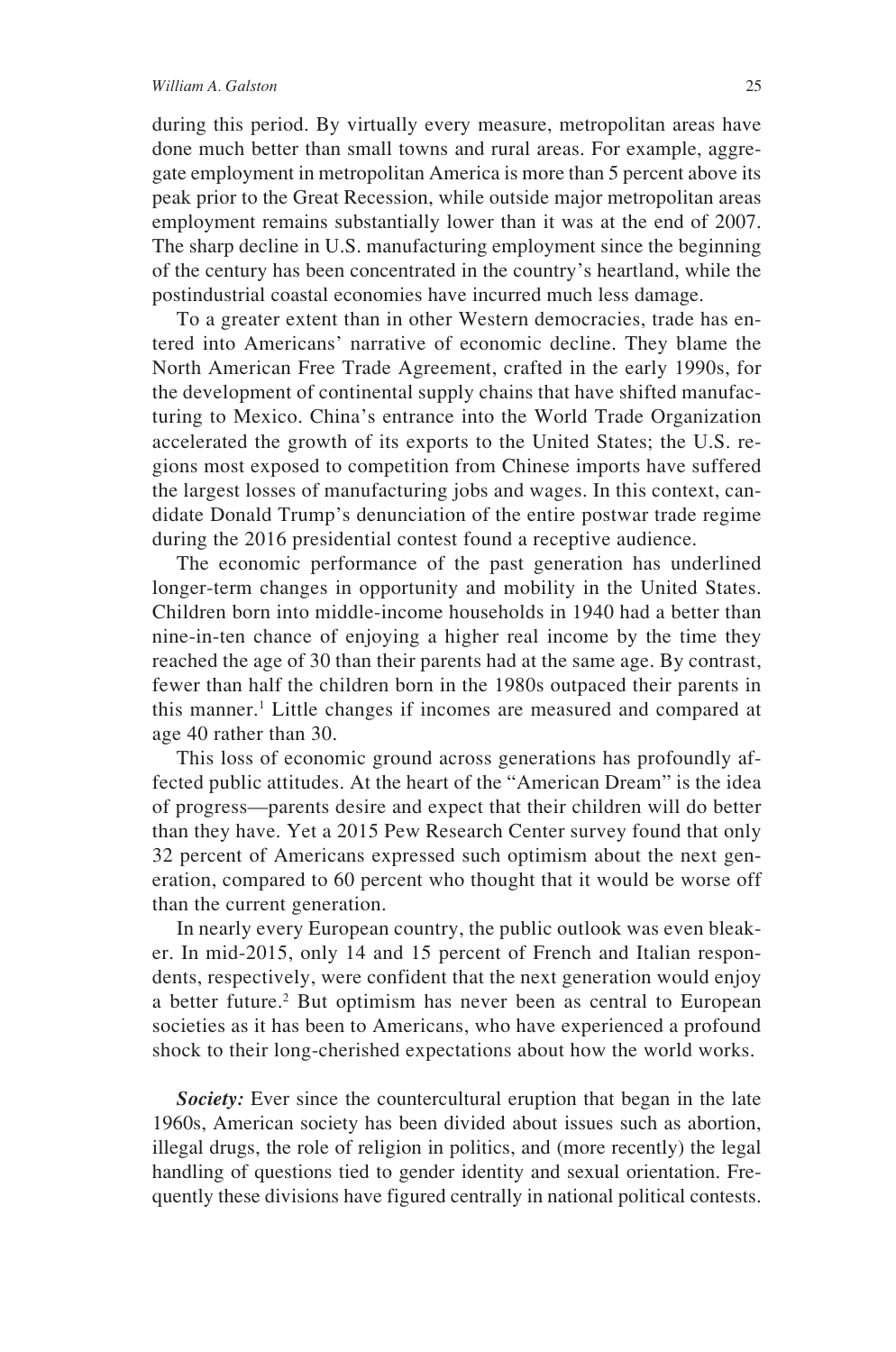Although these divisions have by no means disappeared, their impact on the political debate of the past two years has diminished, overlaid by rising concerns about the impact of immigration on the U.S. population. These concerns fall into three distinct categories, starting with the economic. Many Americans with lower levels of education and skills believe that poorly educated immigrants, especially from Mexico and Central America, are competing for increasingly scarce low-skilled jobs and are driving down working-class wages. Higher-than-average unemployment rates among lower-skilled workers and a decades-long fall in their incomes have helped this narrative to gain traction.

Next come demographic concerns, which a brief history can help to frame. The surge of immigration at the end of the nineteenth and beginning of the twentieth century raised the share of first-generation immigrants to 15 percent of the U.S. population, triggering a nativist reaction that culminated in the restrictive immigration legislation of 1924. Over the next four decades, the first-generation share declined by two-thirds, bottoming out at 4.7 percent in the early 1960s. During this period, the political salience of previously conflictual ethnic differences faded, and U.S. society—or at least its white majority—became notably more solidaristic.

In 1965, the landmark Immigration and Nationality Act (also known as the Hart-Celler bill) reopened the gates and allowed the entry of large numbers of immigrants from long-excluded areas such as East Asia and the Indian subcontinent, as well as from the Spanish-speaking countries of the Americas. The consequence over the past five decades has been a demographic revolution, as millions of nonwhite, non-European immigrants have entered U.S. society. Latinos and Asians are the fastestgrowing groups, while the white share of the population is shrinking steadily. Three states (including California and Texas, the two largest) already have majority-minority populations, and many more will enter this status in coming decades. By 2044, if current trends continue, the United States as a whole will no longer have a white majority.

This ongoing shift has triggered vague but palpable anxiety among many native-born Americans, especially those outside the diverse metropolitan areas that have served throughout U.S. history as immigration gateways. These Americans have a sense that they are the rightful owners of the country and that new entrants threaten their control. Although they express their anxiety most often as anger against the roughly 11 million immigrants who are present in the United States illegally, they also believe that current levels of legal immigration are too high and should be reduced.

And finally, there are security concerns. During the 2016 presidential campaign, Donald Trump asserted that immigrants from Mexico increase the U.S. crime rate and that immigrants from Muslim-majority countries constitute a terrorist threat. Although Trump campaign pro-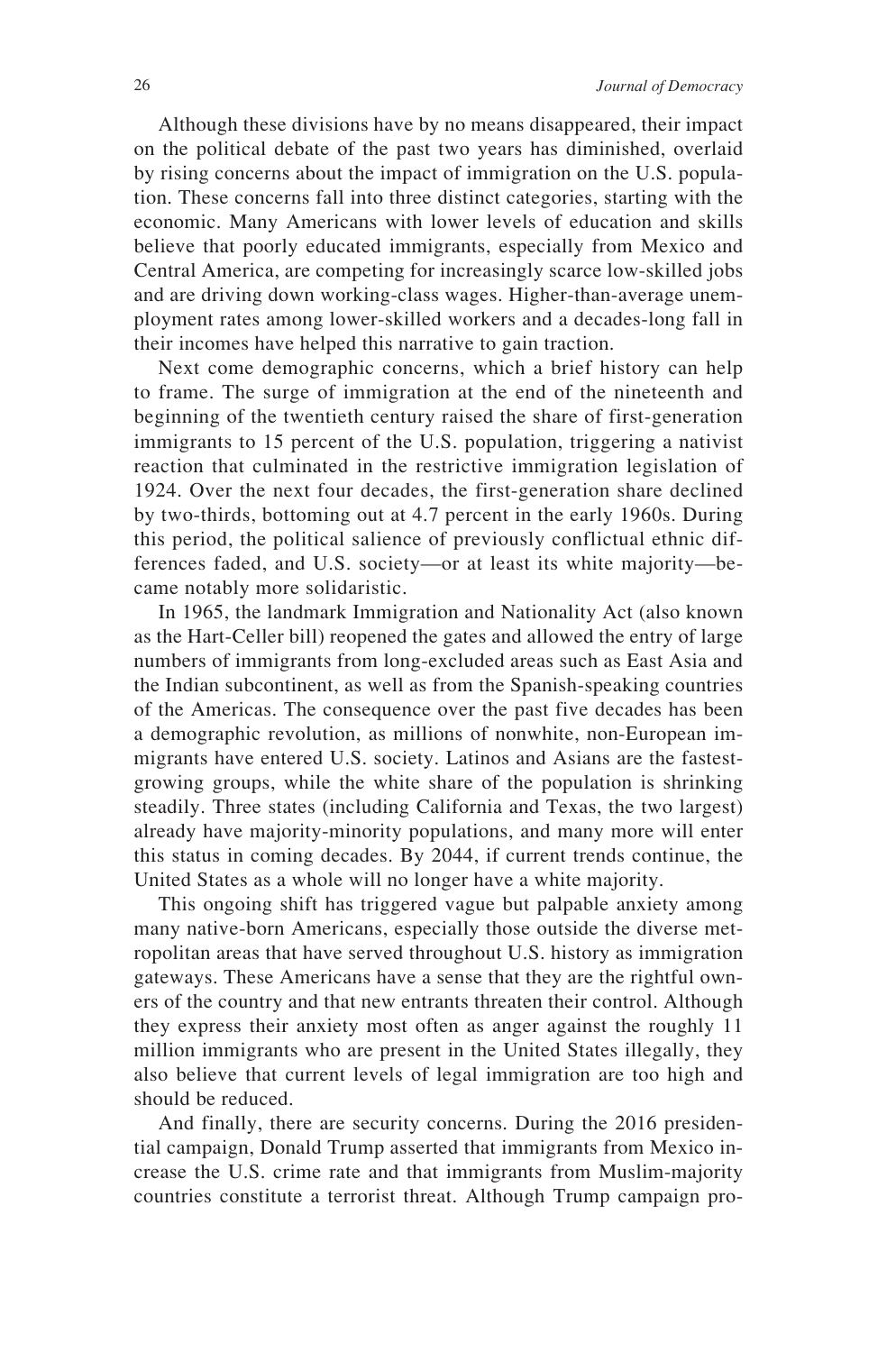#### *William A. Galston* 27

posals such as mass deportation and a total ban on Muslim immigration never received majority support, a substantial minority of Americans regarded them as justified in light of exigent circumstances. Fears of crime and terrorism created a pervasive sense of insecurity. In surveys taken in June 2016, 86 percent of Americans expressed concern about so-called lone-wolf terrorist attacks, acts of terror committed by a single individual not actively coordinating with a larger organization, and only 31 percent had confidence in the government's ability to prevent them. In this context, it is easy to understand why the desired balance between security and civil liberty is shifting. A 54 percent majority of Americans worried that the government would not go far enough in monitoring activities and communities of "potential terrorists," compared to 39 percent who feared that the government would go too far. Even more Americans—72 percent—favored increased surveillance of people suspected of possible links to terrorism, even if this would intrude on privacy rights.3

*Politics:* The dysfunction of the U.S. political system is too well known to require more than brief remarks. Suffice it to say that over the past quarter-century the two major political parties have become more polarized—that is, both more internally homogenous and more ideologically distant from each other. As this process has advanced, the adherents of the respective parties have tended to cluster geographically, a phenomenon that journalist Bill Bishop has dubbed the "Big Sort."4 Combined with the decline of cross-partisan broadcasting and the rise of politically inflected media, this has produced the social equivalent of echo chambers in which partisans are increasingly likely to hear only opinions with which they already agree and to encounter only evidence consistent with these opinions.

Polarization is affective as well as cognitive. Today, for the first time in the history of modern survey research, majorities of partisans have not only an unfavorable but a deeply unfavorable view of the other party. In a 2016 survey, 49 percent of Republicans reported that the Democratic Party makes them afraid, and 46 percent said that it makes them angry. Sentiment among Democrats was even more intense: 55 percent said that the Republican Party makes them afraid, and 47 percent that it makes them angry. Among Republicans, 47 percent see Democrats as more "immoral" than other Americans; 70 percent of Democrats see Republicans as more "close-minded." The proportion of Republicans who view Democratic policies not only as misguided but as a "threat" is at 45 percent, up from 37 percent in 2014, while 41 percent of Democrats see Republican policies as threatening, up from 31 percent. Among the most engaged and active partisans, these figures are even higher, across the board.<sup>5</sup>

In a parliamentary system, these polarities, though troubling, would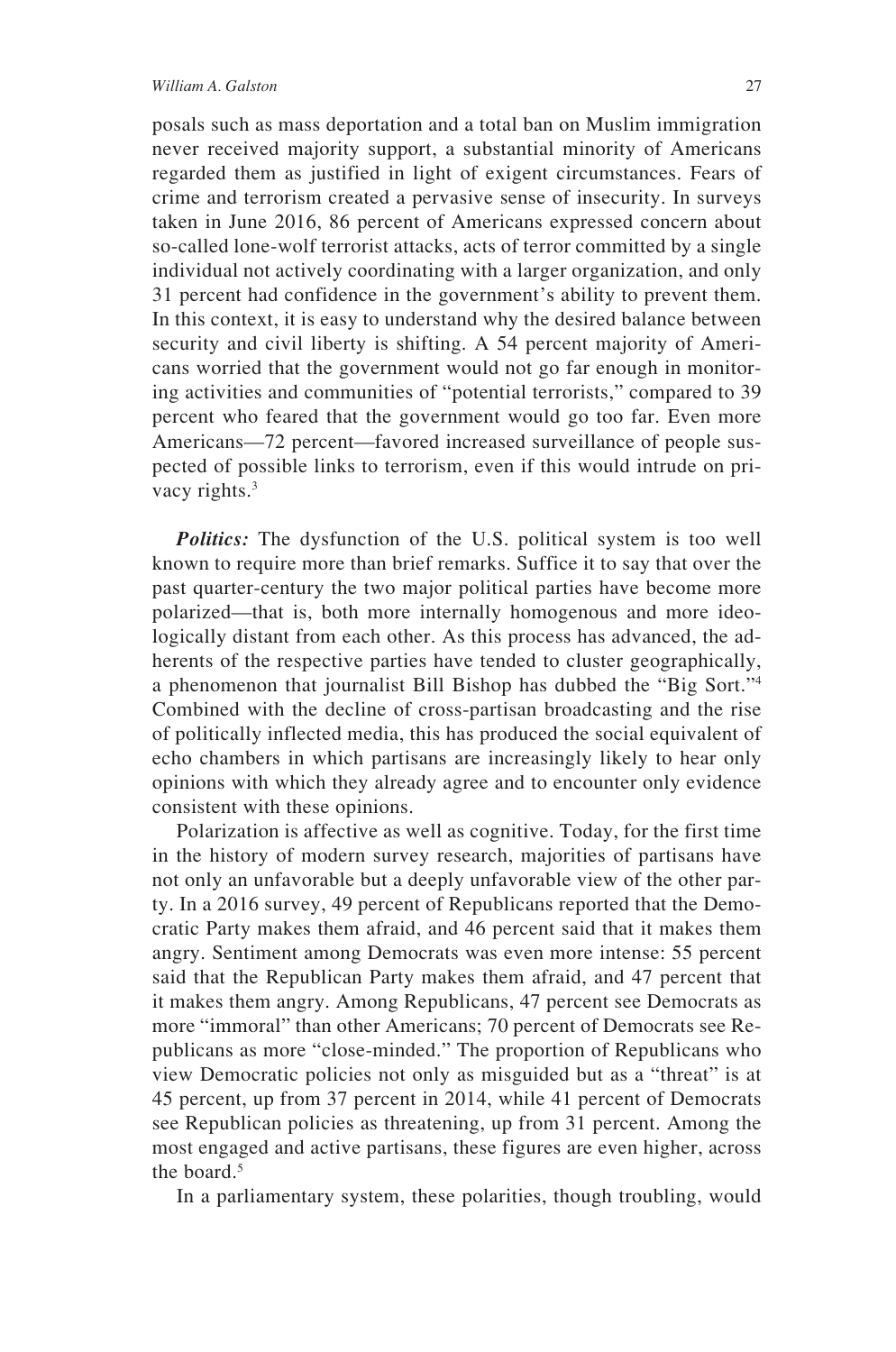at least be manageable. In the U.S. constitutional system, which allows for divided control of different national institutions, they are much more problematic. Partisan polarization makes compromise hard to achieve, so the typical consequence of divided government is gridlock. In contemporary circumstances, the national government can act effectively only when all its powers are in the hands of a single party. But then the dominant party is likely to go it alone and implement its preferred program, whatever the minority thinks. Single-party governments are tempted to overreach, and few resist this temptation. Winston Churchill's injunction—"In victory, magnanimity"—is ignored. So the cycle in which an increasingly dissatisfied public rotates between gridlock under divided governments and partisan overreach under unified governments can continue indefinitely.

Although unified government may produce unbalanced and unsustainable public policy, gridlock is a greater threat to the democratic order. In the name of effectiveness, presidents are tempted to extend their powers beyond constitutional bounds. Worse, an impatient populace becomes more willing to set aside the restraints inherent in the rule of law. A June 2016 survey conducted by the Public Religion Research Institute found 49 percent of voters agreeing that: "Because things have gotten so far off track in this country, we need a leader who is willing to break some rules if that's what it takes to set things right." This figure included 57 percent of Republicans, 60 percent of white working-class voters, 72 percent of Trump supporters, and—tellingly—59 percent of those who felt that the American way of life needs protection from foreign influences.<sup>6</sup>

#### **The Populist Response**

Many ordinary citizens hold American elites (often of both political parties) responsible for what they feel has gone wrong during the past generation, and there is some basis for their view. Highly educated Americans have benefited from the transition to a knowledge-based economy as well as from freer flows of goods, people, and capital. Meritocratic norms and practices have propelled this group to the highest reaches of the economy, media, and politics. Leaders have made at most halfhearted efforts to insulate average Americans from the negative consequences of these trends or to compensate them for their losses. Worse, many leaders have appeared oblivious to the travails of their fellow citizens, and this blindness is often tinged with a kind a meritocratic snobbery toward those with less education and status. The phrase "flyover country" perfectly captures the outlook of bicoastal elites, and in 2016 the citizens of the regions that these elites see from an altitude of 35,000 feet took their revenge.

These sentiments are nothing new, however. As historians are quick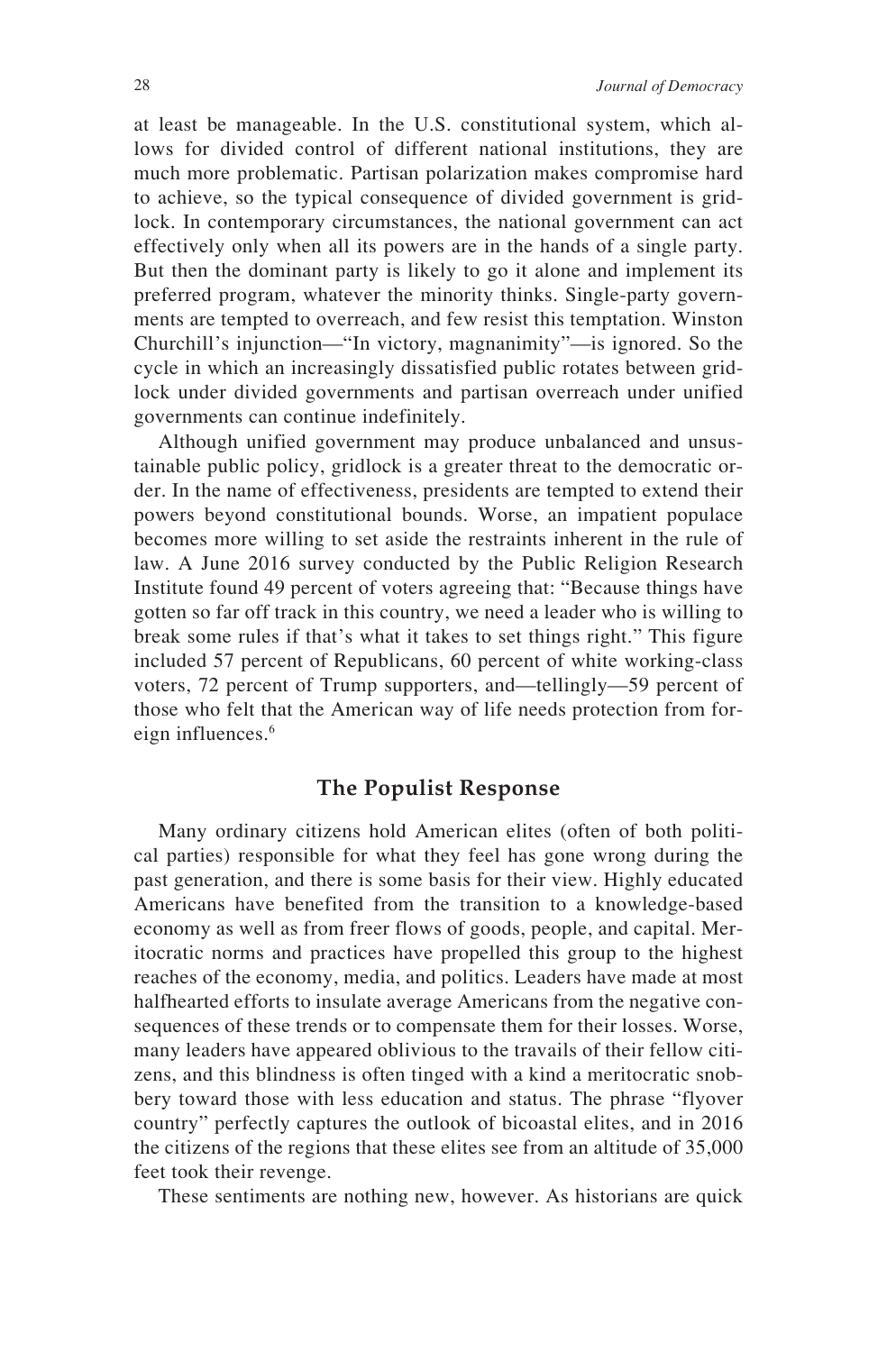to point out, anti-elitism is part of America's cultural DNA. Andrew Jackson (1829–37) was the first but hardly the last U.S. president to go to war against the establishment. In times of stress, blaming those with

*Populism threatens not simple majoritarianism or even popular sovereignty, but rather the ensemble of principles and institutions that comprise the liberal dimension of contemporary democracy.*

power—cultural as well as economic and political—for the difficulties of average Americans is a temptation that ambitious politicians have found hard to resist. Beyond anti-elitism, conspiracy-minded populists such as the 1930s radio personality Father Charles Coughlin have often raised the ante by attributing to disfavored groups—Jews and others—a hidden power to shape events.

Experts enjoyed a rare period of deference between the end of World

War II and the mid-1960s. Since then, policy failures at home and abroad have weakened their claims. "The best and the brightest" led the United States into the Vietnam War. Financial experts engineered new forms of investment that helped to bring on the Great Recession. The intelligence community's consensus that Saddam Hussein possessed weapons of mass destruction smoothed the path to war in Iraq in 2003.

The public sentiments underlying the recent populist explosion have been building for many years. With a few temporary interruptions during the economic boom of the late 1990s and again in the wake of the 9/11 terrorist attacks, public trust and confidence in national governmental institutions has hovered between 20 and 30 percent since the mid-1970s. At the same time, Americans' views of the motives of elected officials have darkened. Half a century ago, nearly two-thirds of Americans believed that the federal government was run for the benefit of all the people. By the end of 2015, only 19 percent of Americans shared this view. More recently, other major institutions such as banks, large corporations, and the news media have forfeited the public's trust. Today, surveys find that the public regards only a handful of institutions—the U.S. military, colleges and universities, churches and religious organizations, technology companies, and small businesses—as making a positive contribution to the country.

For decades, survey researchers have asked questions intended to monitor Americans' overall assessment of their country's trajectory. One version asks respondents to assess whether the nation is generally headed in the right direction, or is instead on the wrong track; another version asks whether respondents are satisfied or dissatisfied with the way that things are going in the United States. Despite differences of methodology, the results are remarkably consistent. In the final five years of the twentieth century, solid majorities of Americans felt posi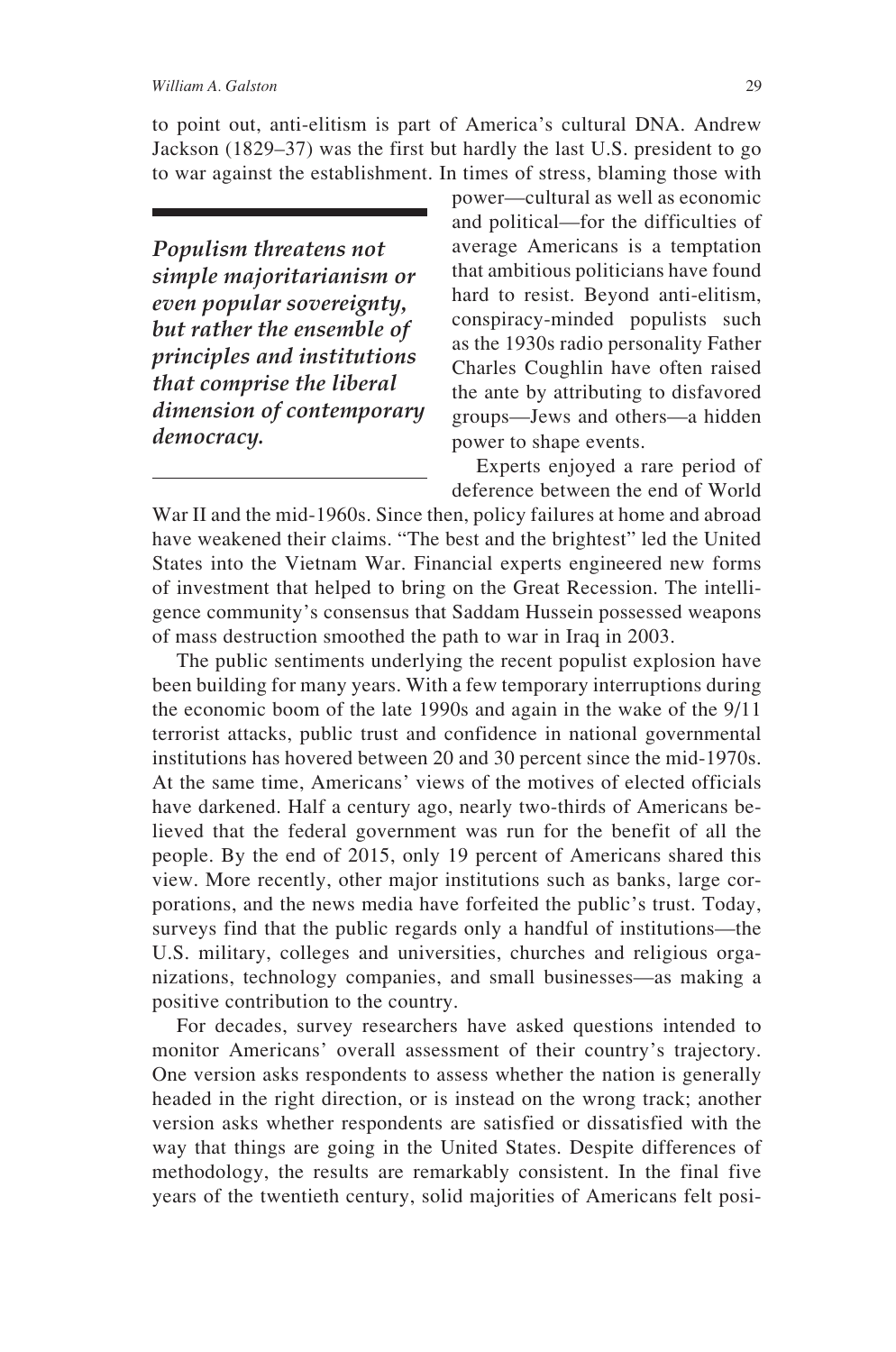tive about the direction of the country. Yet since 2004, despite multiple changes in party control of Congress and the White House, majorities have been consistently negative. As of this writing, Donald Trump's election has not disrupted these trends. Much will depend on his ability to make good on the major promises he made to the working-class voters whose support was crucial to his victory.

#### **Implications for Liberal Democracy**

The rise of populist movements in Europe has triggered fears that not only long-established policies, but democratic governance itself may be at risk. Populist champions retort that they cannot represent a threat to democracy because they come to power through democratic elections and will respect the judgment of the people in future electoral contests. However this may be, the appeal to elections in isolation obscures the broader issue at stake. Populism threatens not simple majoritarianism or even popular sovereignty, but rather the ensemble of principles and institutions that comprise the liberal dimension of contemporary democracy. The most urgent threat to liberal democracy is not autocracy; it is what has come to be known as "illiberal democracy," which could eventually give way to autocracy.

The phrase "liberal democracy" combines two distinct ideas. The noun stands for a particular structure of governance in which decisions are made, directly or indirectly, by the people, as well as a conception of politics in which all legitimate power flows from the people. The adjective, by contrast, denotes a particular understanding of politics in which the domain of legitimate public power—even when this power expresses the will of democratic majorities—is inherently limited.

Few leaders and movements in the West dare to challenge the idea of democracy itself. Not so for liberalism, which has come under mounting attack during the past decade. Many have come to see liberal institutions such as a free press, constitutional courts, and individual rights not as protections against public power, but rather as obstacles to effective governance. To solve major problems, goes the argument, government must have the capacity to act effectively, unhindered by liberal restraints.

The critique extends beyond institutions to ideals. Liberalism represents a general claim that transcends national borders, canonically expressed in the antitotalitarian 1948 Universal Declaration of Human Rights. Although "liberal nationalism" is not an oxymoron, it is a problem—in part because nations resist the limitations on their sovereignty that all universal principles entail, but also because most nations give pride of place to particular groups who share an ancestry, native tongue, religion, or ethnicity. Liberalism, however, tilts against all forms of particularism in the name of equality: Any form of ethnocentrism that de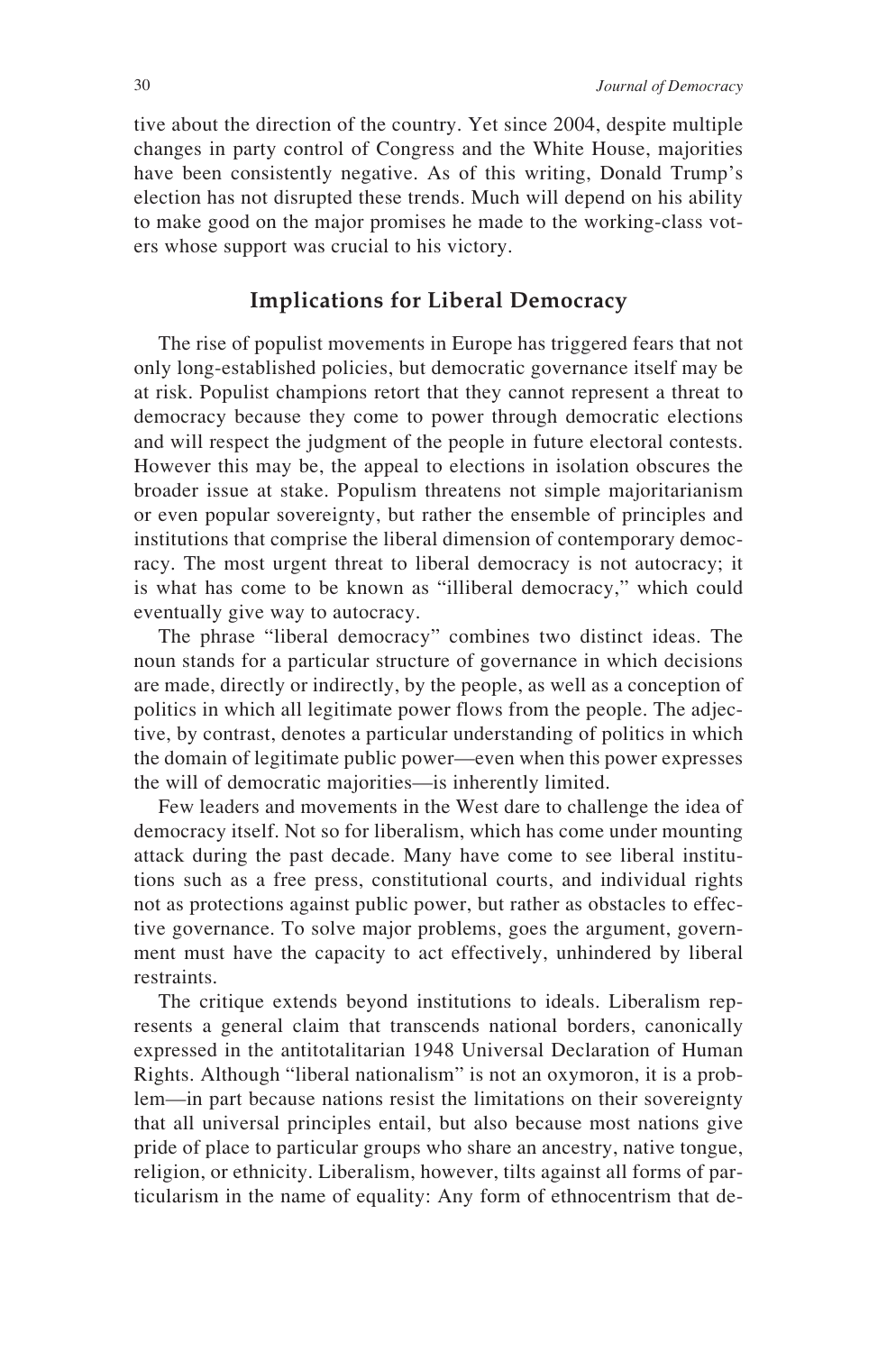nies equality must be rejected. The revolt against liberalism, then, rests on these three complaints: Liberal institutions undermine effective governance, while liberal principles weaken national sovereignty and force citizens to give equal status to people who are unlike them.

The demand for decisive action typically generates impatience with formalities. In a 2014 speech endorsing "illiberal democracy," Hungary's Viktor Orbán, prime minister since 2010, mocked the country's previous liberal-democratic government for its inability to promote the national interest. Instead, he cited places such as Russia, Singapore, and Turkey as examples of effective governance. This, he said, is why his government was abandoning "the dogmas and ideologies that have been adopted by the West" in favor of a new form of political organization "capable of making our community competitive in the great global race."

This approach is gaining ground. As early as 2011, Jarosław Kaczyński, the leader of Poland's then-minority Law and Justice party, said that he would "bring Budapest to Warsaw." Today, a majority government led by his party is doing what he promised, starting with an attack on Poland's constitutional court.

There are signs of impatience with liberal-democratic restraints even in the United States, where constitutionalism and the rule of law are more deeply entrenched than in the newer European democracies. In two pathbreaking essays in these pages, Roberto Foa and Yascha Mounk have presented survey research suggesting that Americans' support for liberal democracy is falling (especially among the younger generation) while openness toward alternatives to liberal democracy is rising.<sup>7</sup>

The connection between public attitudes and policy outcomes is loose, however. In times of intense concern about national or personal security, Americans often have expressed doubts about the scope of individual liberty. In the aftermath of 9/11, for example, a 49 percent plurality of Americans agreed that the freedoms guaranteed by the First Amendment went "too far." Yet these reservations have never been translated into permanent reductions in personal liberty. American institutions have served as bulwarks against inconstant public attitudes, and when institutions fail—as the Supreme Court did when it ratified the internment of Japanese-Americans during World War II—elites and eventually the public have usually come to recognize the mistake. By 2006, the share of Americans who believed that First Amendment liberties were too expansive had fallen by almost two-thirds to only 18 percent.<sup>8</sup>

If modern survey research had been conducted during the 1930s, with the U.S. economy ravaged by the Great Depression, it would probably have shown support for liberal democracy at a low ebb and substantial levels of sympathy for both communism and fascism. In his First Inaugural Address, delivered in March 1933 as the Depression raged, President Franklin D. Roosevelt (1933–45) made it clear that the national economic emergency might require a "temporary departure from [the]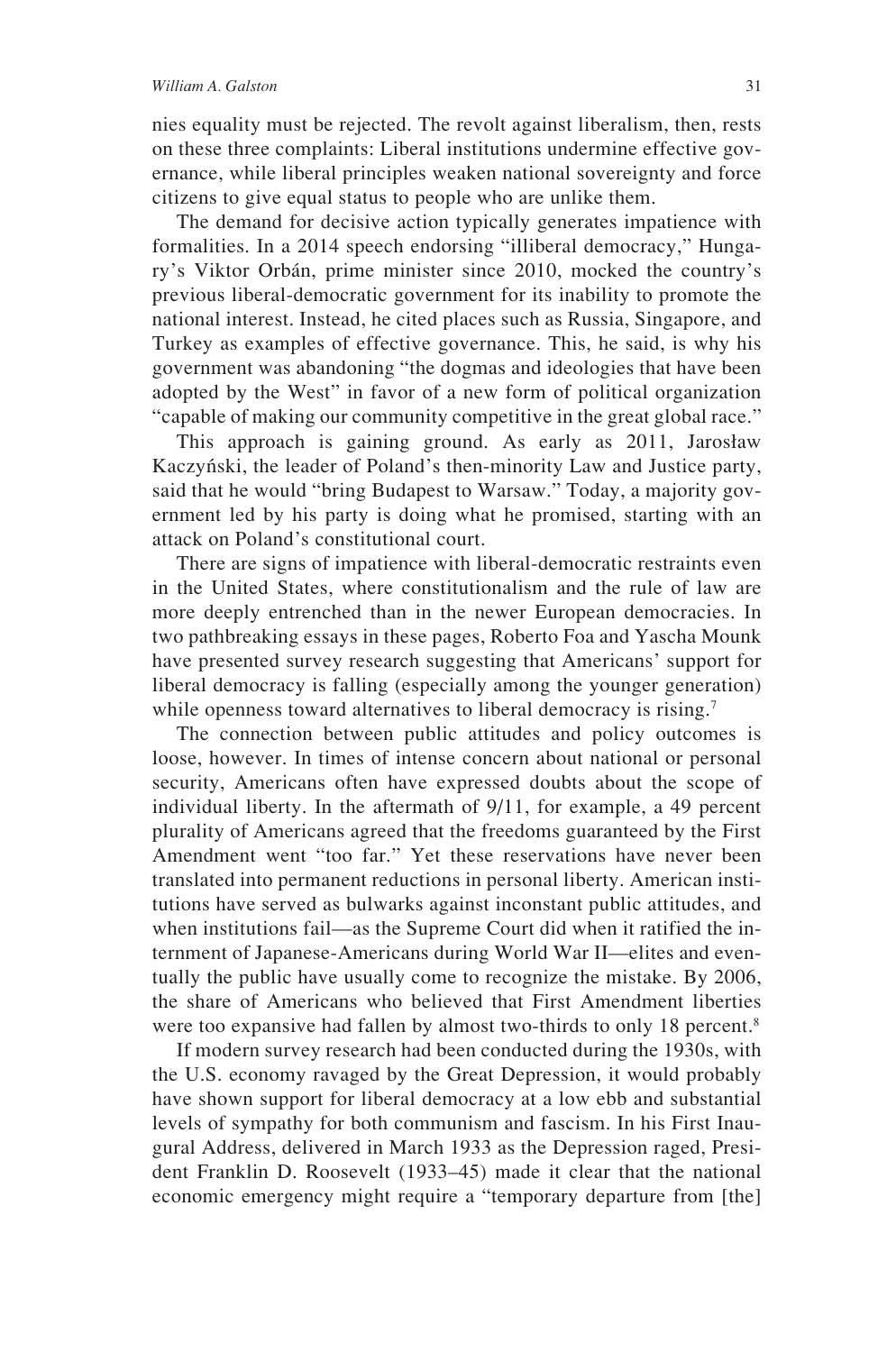normal balance of . . . executive and legislative authority" and that, if halfway measures proved insufficient, he would not hesitate to ask Congress for "broad executive power" to wage war against the emergency "as if we were in fact invaded by a foreign foe." He did not say what he would do if Congress refused to go along. Fortunately, new policies and institutions crafted within the framework of liberal democracy, after surmounting constitutional objections, proved equal to the task. No doubt FDR's assessment of the American people's underlying devotion to the constitutional order, whatever their temporary doubts, strengthened his own commitment.

The question is whether U.S. institutions and norms will prove strong enough to outlast, and if necessary resist, today's doubts about liberal democracy. A moment of testing will come when, as always happens, the judiciary hands down a ruling that prevents the president from doing what he wants, or orders him to do something he does not want. When the Supreme Court told President Harry S. Truman (1945–53) that he could not seize the steel mills during a 1952 labor dispute, he backed down. When the Court in 1974 told President Nixon to hand over audiotapes from the Oval Office in connection with the Watergate scandal, he complied.

Tensions between the executive and judicial branches often escalate when steps taken to enhance national security restrict individual liberty. In the aftermath of the 9/11 attacks, the administration of President George W. Bush (2001–2009) dealt with detained terrorist suspects in ways that the Supreme Court determined to be violations of constitutional rights. The administration accepted these judgments. Democracy in the United States would enter new and dangerous territory if a president refused do so.

Another moment of testing for liberal democracy would come if an administration infringed on freedom of the press. Since the Supreme Court in 1971 permitted the publication of the Pentagon Papers, a U.S. Defense Department study that contained damaging information about U.S. conduct of the Vietnam War, it has been taken for granted that the executive branch cannot invoke claims of national security in order to prevent the media from publishing classified information. Still, an administration could threaten other means—such as tax audits and regulatory crackdowns—to pursue the same end. Relations between presidents and the press almost always turn adversarial, and an attack on the press led by the president could do real and perhaps lasting damage to U.S. democracy.

Most Americans would likely have a hard time believing that their democracy is at risk of what Foa and Mounk call "deconsolidation," and they have centuries of history on their side. The constitutional order has survived the bitter battle in its early decades between the Federalists and the Jeffersonians, the Civil War, the Great Depression, the assassinations and cultural upheavals of the 1960s, and the security panic that